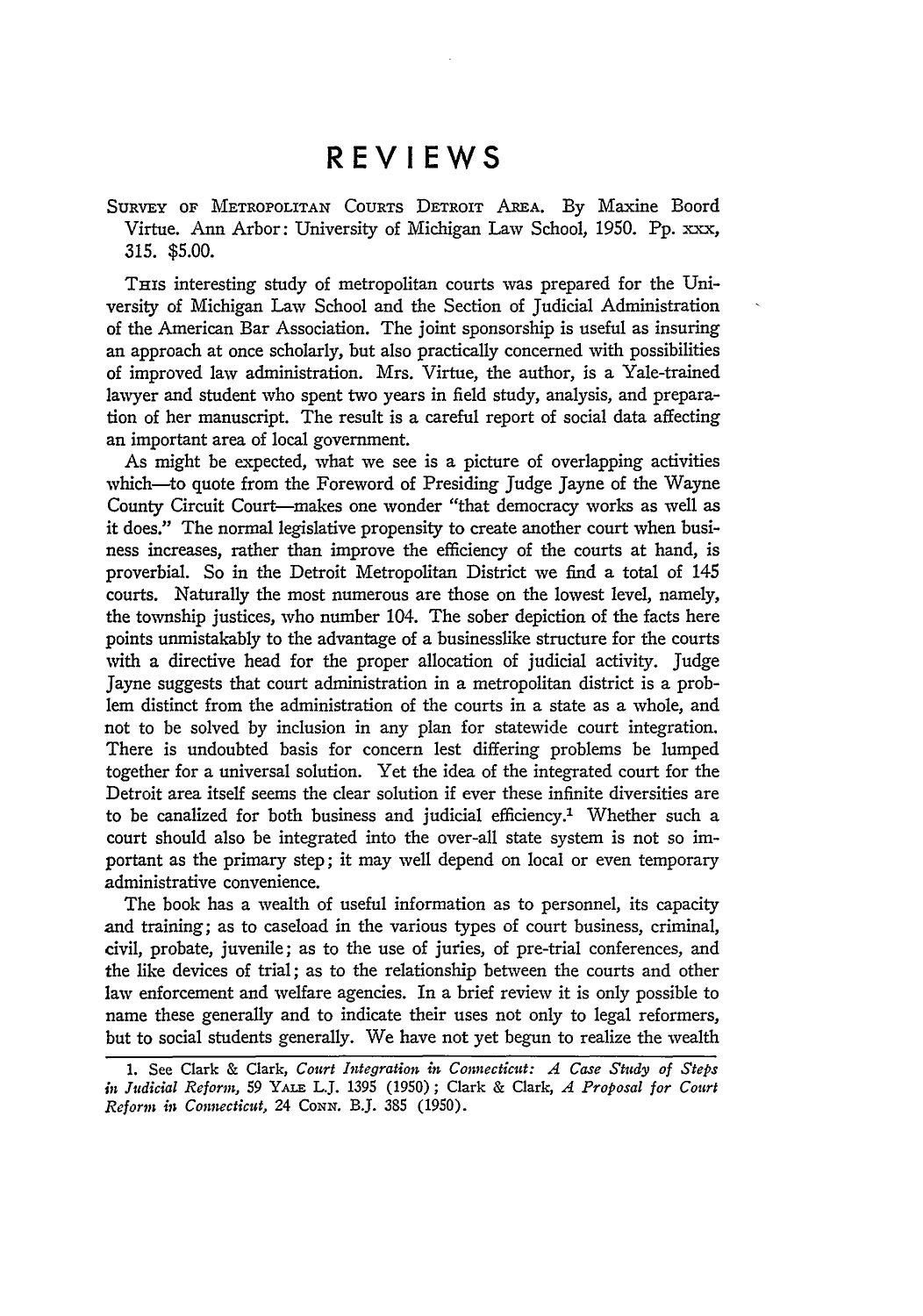of social material available from such studies as these. They are all too infrequent. Indeed the outstanding accomplishments of the amazingly complete federal system of judicial statistics are all too little appreciated and made use of by scholars.<sup>2</sup>

A usual reaction is that such studies tell us only what we already know. The thought seems untrue, as well as irrelevant. In fact, this type of information does tend to arouse connotative recollections in our breasts, so that we are led to exclaim, "Why that is just what I always thought." Such stirring of remembrance permits us to overlook, however, (1) the number of things we did not know, *(2)* the number of things we knew which were not so, and (3) the hazy, vaporous, and therefore inconsequential state of our knowledge upon what we thought we knew. And the idea is largely irrelevant, because no social reforms can be predicated on inexact guesswork. It is hard to the verge of impossibility to secure improvement on the basis of concrete, sorelydistilled facts; when we come to mere guesswork that is coin less valuable in our democratic process than frank resort to emotion, politics, or our other standard substitutes for facts. But to the reformer or student, there is no substitute for information such as we find here, as indeed the congressional committees are demonstrating in the use they now make of the federal data currently provided by the Administrative Office.3

It must be conceded, nevertheless, that the gathering of such material is an expensive, time-consuming process requiring also skill and judgment. In essence it must always be so. But I could wish that a successful study such as this could lead more immediately and easily to other such studies so urgently needed than has been customary in the past. I think we have failed to capitalize as we should upon the experience already had, limited as that unfortunately has been. In my judgment these projects tend to suffer from two combined defects: overcollection of unimportant details and diffidence in stating conclusions. These defects stem from desirable qualities found in the true scholar, largely resulting from his modesty lest he venture beyond his own evidence. But such modesty can be carried so far that the one who knows most says least about his subject and meanwhile diligently collects much data which he does not want, but which he fears another scholar may

2. Shafroth, *Federal Judicial Statistics*, 13 LAW & CONTEMP. PROB. 200 (1948); *Report of Committee on Judicial Statistics,* 7 FED. B.J. 292 (1946); 1949 *REPORT* **OF** THE DmEcTOR OF THE ADMINISTRATIVE OFFICE OF THE **UNITED** STATES COURTS **71-113;** 1950 *id.* 67-74, 87-125. The effective New Jersey statistics follow the same model. WOELPER, ANNUAL REPORT OF THE ADmINISTRATIVE DIRECTOR OF THE COURTS OF THE STATE OF NEw JERSEY 1948-1949, 1-15; *id.* 1949-1950, 1-27; Vanderbilt, *Our New Judicial Establishment: The Record of the First Year,* 4 RUTGERS L. REV. 353 (1950); Vanderbilt, *The Record of the New Jersey Courts in the Second Year under the New Constitution,* 5 RUTGERS L. REv. 335 (1951).

3. The yearly reports to the Judicial Conference of the United States of its Committee on Judicial Statistics set forth various examples of increasingly extensive use of federal judicial statistics by congressional committees in connection with the creation of new judgeships or other housekeeping for the federal court system.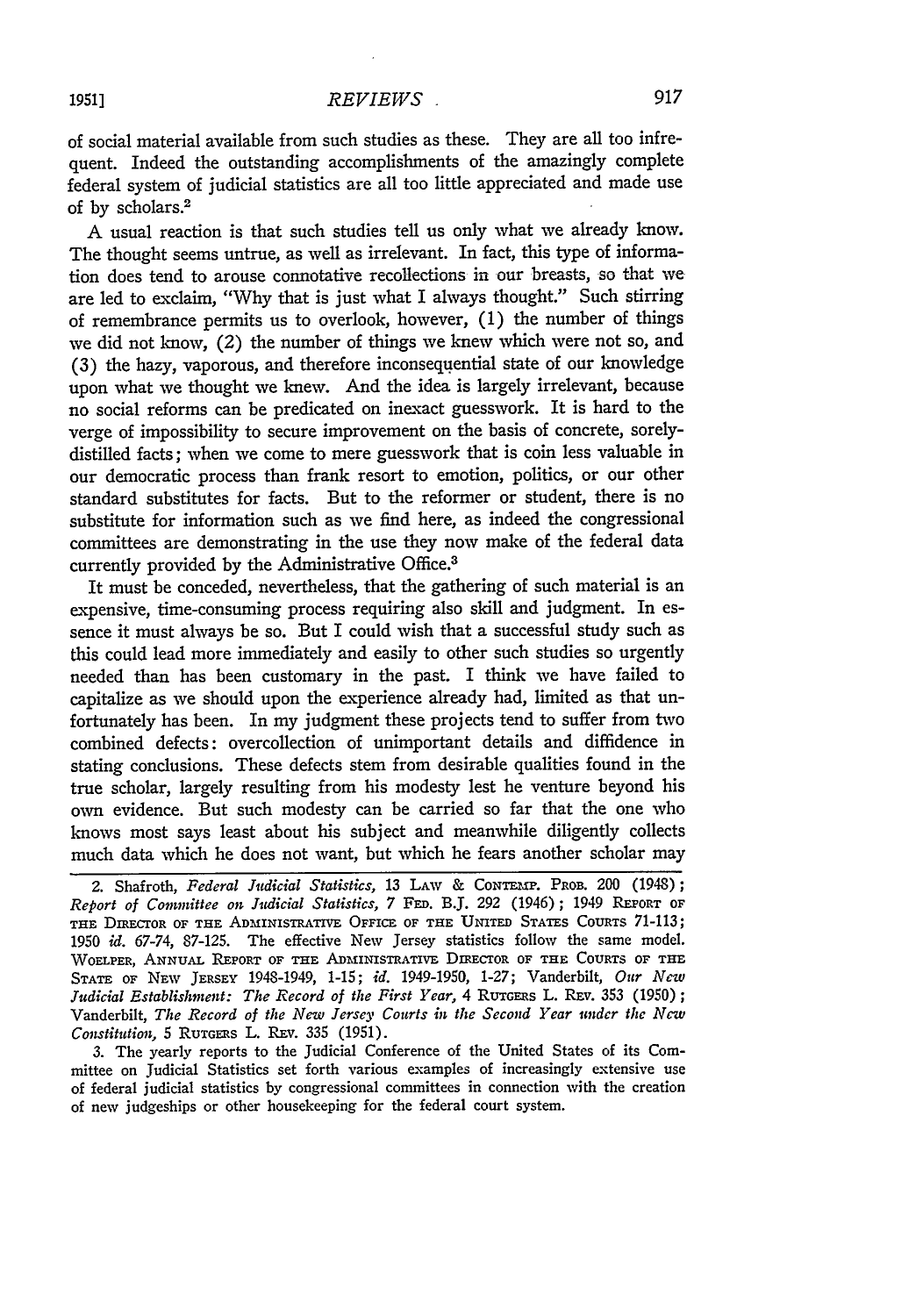find instructive. To give him the support and confidence he needs, while at the same time to narrow the task within manageable limits, to save much time in preliminary planning as well as in the form and substance of the ultimate report would seem a task in fashioning principles of methodology of real challenge to a person of the rich experience which Mrs. Virtue now has. It would be well if some appropriate organization could now sponsor a study in the making of studies in court organization. The proper delimitation of the subject matter, the elimination of various nonessentials, the making of bold hypotheses leading eventually to definite conclusions-all these and more could be made subject to defined precepts so as to relieve the task of much of its drudgery, waste, and expense. For the material is so necessary if we are to get anywhere in efforts to improve the administration of justice.

CHARLES **E.** CLARKt

ESTATE **AND** GIFT TAXATION: CASES **AND** MATERIALS. **By** Boris I. Bittker. New York: Prentice-Hall, Inc., 1951. Pp. xviii, 494. \$7.00.

THE publication of Boris Bittker's cases and materials on estate and gift taxation reflects the recent trend toward a separate course to cover this particular branch of Federal taxation.' This development is an understandable one. Statutory and case law as well as supporting legislative, administrative and text materials in the field of federal taxation is now so extensive as to make inadequate the traditional survey course covering both income and estate and gift taxes.

As Professor Bittker makes evident in his preface, the estate and gift taxes are, in many respects, the answer to a teacher's dream. Within a relatively narrow and workable framework a student can look at a wide variety of interesting problems which are an intellectual challenge. The constant interplay of legislative, administrative, and judicial functions stands out clearly.

The history of graduated death taxes provides evidence of frequently conflicting social and political forces that have been reflected over a period of more than thirty years in the three main divisions of Government. Estate and gift tax receipts are of minor importance in relation to total federal revenues. But, since these taxes have their principal impact on the relatively very wealthy, they have seemed to some to symbolize much of the disagreement of our times on social and political policy. Of course, the imposition of progressive death taxes may represent a taxing philosophy which simply

tCircuit Judge, United States Court of Appeals, Second Circuit.

**<sup>1.</sup>** The book deals almost exclusively with the Federal law, although a short part is devoted to the problem of State jurisdiction to impose death taxes, and' a useful publisher's supplement containing the current Federal law and regulations also has the death tax law of any one state chosen by the instructor.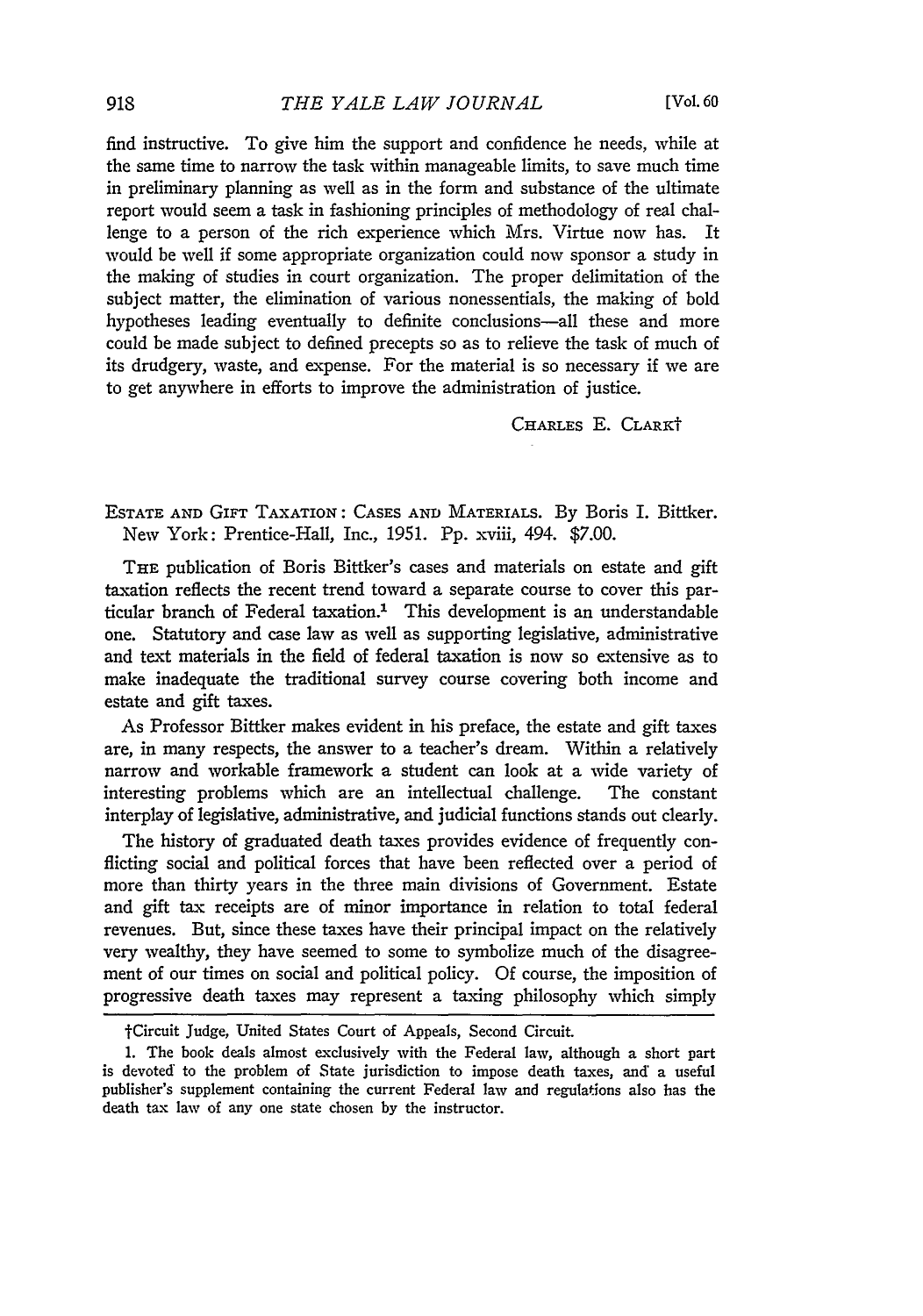## *REVIEWS*

believes that graduated taxes on transfers of accumulated wealth are a better source of revenue than other available alternatives. However, such taxes may be and traditionally have been justified as providing a socially desirable brake on excessive concentrations of inherited wealth. Whatever the cause, differences of opinion on taxing policy and the tendency to have changing political and social viewpoints reflected more rapidly in one branch of government than another have contributed to the coexistence of attitudes which are both friendly and hostile to progressive-rate death taxes. These conflicting views have been at the heart of much judicial, legislative, and administrative maneuvering and dispute. They have left a rich heritage of materials ideal for law school analysis and discussion, if not for the weary tax practitioner in search of certainty and truth for his clients.

The selection of cases and materials for a book such as this requires many difficult decisions if the work is not to grow too large for practical use. No two people would ever make the same choices, particularly if both have taught courses in the subject. It is, therefore, not worthwhile to pursue in minute detail the respects in which I would have chosen differently. Professor Bittker has covered most of the field. He has pointed up and developed problems presented in the cases by suggestions and questions in accompanying notes. Except for a few instances which I will note, I am not sure that any other selection would be markedly superior in total result. The important things are that the student should have in one place the bulk of what he will need for classroom use and that the teacher should have in orderly form the materials essential to a good course.

The Bittker book sensibly begins with an introduction that puts estate and gift taxes in their historic, economic and social setting. The introduction briefly explores the policy considerations for and against death taxation; compares various forms and modifications of inheritance, estate and other transfer taxes; and discusses points of strength and weakness in such taxes in terms of their effect on economic incentives, saving and spending practices, and dispersion of wealth. The revenue potentialities are briefly explored and inherent administrative problems are pointed out. Such a discussion can be most valuable, particularly since it may serve to make the student aware of underlying policy considerations in tax law-making which tend to be obscured by technical problems. As Professor Bittker points out in the preface, the student will soon enough, as a practicing lawyer, become embroiled in the intricacies of so-called "estate planning" which he may find inimical to dispassionate study of policy. Indeed, it is made clear that this book is intended for a basic course and is not designed at any point as a text for estate planning.

The introduction seems to fail in its task of brief survey in only one respect worth mentioning. It does not bring out adequately the limitation on the taxes' revenue potential caused by the tax exemption for trust property passing from generation to generation. However, the effect of this exemption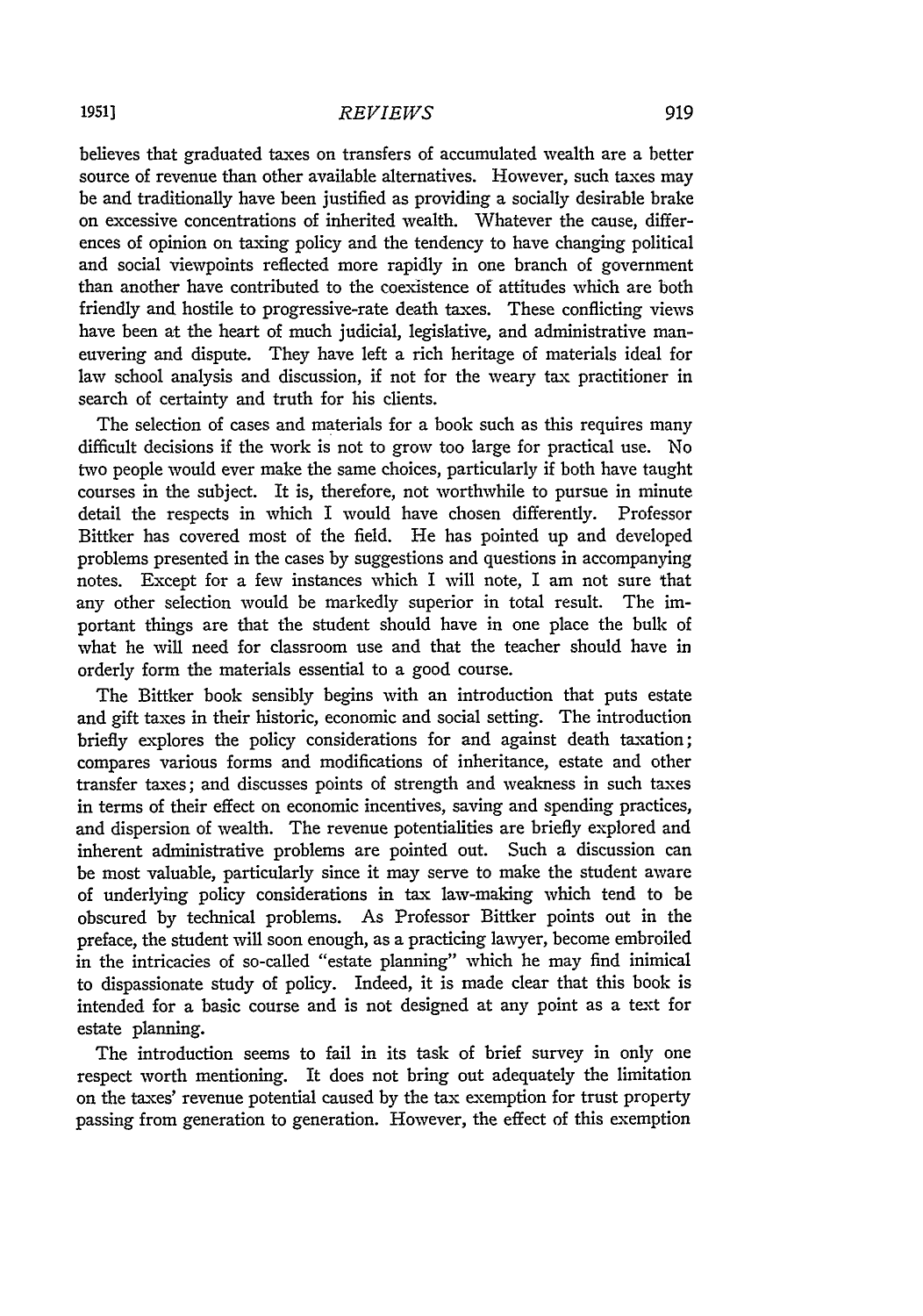on uniformity of tax burden is pointed out. Although valid statistical analysis is not readily available, the effect on total revenues of successive tax-free life estates may be at least as important as that of charitable trusts and foundations.

The method of organization of Bittker's book is new. The first part provides, in about forty pages, a quick outline of the gift tax. Thus, as the estate tax discussion unfolds in the second part, the student will already have in mind the main structure of the related gift tax and principal points of reference and comparison. Detailed problems of the gift tax are postponed to be taken up in conjunction with their counterparts in the estate tax. For example, the materials and discussion relating to the estate tax effects of antenuptial and post-nuptial property settlements, particularly those incident to separation and divorce, are intertwined with the analysis of the corresponding gift tax problems. This is a particularly successful application of the technique of combined discussion.

As an approach to the subject, it seems to be considerably better than the more customary separate treatment of the two taxes. It serves particularly to play up the important points of similarity and dissimilarity in transfer concepts and the overlapping that pervades the two tax structures. Still further help to a student of federal taxation might result, without the material getting too bulky, if some note material were added throughout to identify related income tax rules, particularly where they contrast with either transfer tax concept.

The second and principal part of the book is made up of five chapters embracing the following: (1) the gross estate, (2) the net estate *(i.e.,* the allowable deductions, including the marital deduction), (3) computation of tax, (4) administrative procedure and (5) apportionment. The third part deals with State jurisdiction to tax.

The organization of the main chapter, relating to the gross estate, does not follow the structure of the estate tax law entirely. The basic provisions of sections  $811(a)$  and (b) of the Internal Revenue Code, relating primarily to the probate estate, are taken up in order. Then, with a good deal of logic although the treatment is new so far as I know, there follow joint interests and community property covered under section 811(e), with some material descriptive of the main outlines of the marital deduction. This deduction was part of the 1948 plan designed primarily to equate tax burdens between community property and common law property dispositions of a substantially similar nature. The material that follows relates to *inter vivos* transfers: first, transfers in contemplation of death under section  $811(c)(1)(A)$ , second transfers subject to powers to amend or revoke under section 811(d) and finally transfers taking effect at or after death, under the remaining portions of section 811(c).

Since the Revenue Act of 1950 eliminated much of the importance of the contemplation-of-death provision, most of the material on this subject could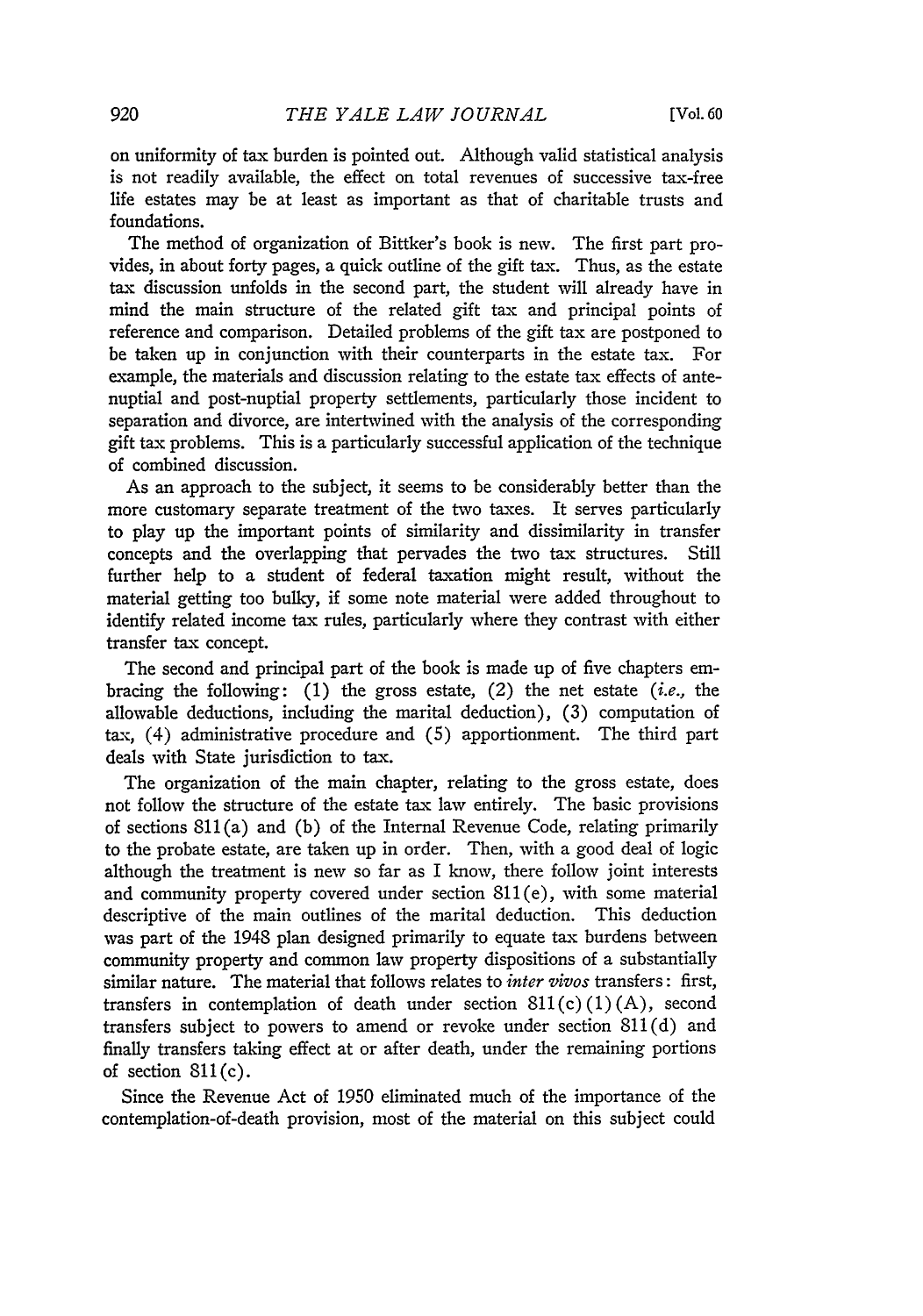now be eliminated **by** condensing it into a descriptive note. Publicatipn was evidently too far advanced when Congress changed the law to permit revision in this edition. This illustrates a major peril of case book compilation in the tax field.

As to *inter vivos* transfers intended to take effect in possession and enjoyment at or after death, the author has deliberately retained much of the material that culminated in the *Church* and *Spiegel2* decisions. Though rendered obsolete **by** the Technical Changes Act of 1949, these decisions provide a fascinating chapter in tax history, rich with examples of legislative, judicial and administrative law making and remaking. But it seems questionable whether voluminous material, however challenging, which is no longer a part of the operating body of the law can justify so much space. A detailed note and references to the best of the extensive literature on the matter might be almost equally adequate. Then more space could be devoted to an analysis of the 1949 amendments and such matters as the changed relationship between sections  $811(c)$  and  $(d)$ , for the latter subsection is largely duplicative of section  $811(c)(1)(B)$  and  $(C)$ . Typical of relevant material which could be added here would be some portions of the new Bureau regulations and such decisions as those in the *Higgs3* and *Pruyn4* cases.

The discussion of powers of appointment, which follows section 811(c), is brief. This is just as well, since section 811 (f) is now also faced with probable obsolescence through pending legislation, which may even be law before this review appears.<sup>5</sup> Moreover, since any new law will not bring back to life the problems of the *Grinnell6* and *Rogers7* cases, these decisions should be not reprinted in any subsequent edition.

Life insurance and other death benefits have raised tricky and complicated estate and gift tax problems. The material in this book, though not sufficient, is probably as adequate as any that has previously appeared. Space should be devoted to analysis of the nature and uses of life insurance contracts, including beneficiary clauses and provisions governing values and assignments. The tax problems incident to ownership, transfer and valuation of insurance all justify more detailed explanation. Somewhat related, as a practical matter, are the problems incident to joint and survivor annuities, death benefits under employee pension plans and similar contractual rights in survivors. The

- 4. Pruyn's Estate v. Comm'r., 184 F. 2d 971 (2d Cir. 1950).
- 5. H. R. 2084, 82d Cong., 1st Sess., passed by the House May 7, 1951.
- 6. Helvering v. Grinnell, 294 U.S. 153 (1935).
- 7. Rogers' Estate v. Commissioner, 320 U.S. 410 (1943).

<sup>2.</sup> Commissioner v. Church's Estate, 335 U. **S.** 632 (1949); Spiegel's Estate v. Commissioner, 335 U.S. 701 (1949). (The Spiegel estate itself was relieved of the effect of this decision by the Technical Changes Act of 1949,  $\S7(c)$  and this section was later amended to also relieve the Church estate by Pub. L. No. 761, 81st Cong., 2d Sess., Sept. **6,** 1950).

<sup>3.</sup> Higgs' Estate v. Comm'r., 184 F. 2d 427 **(3d** Cir. 1950).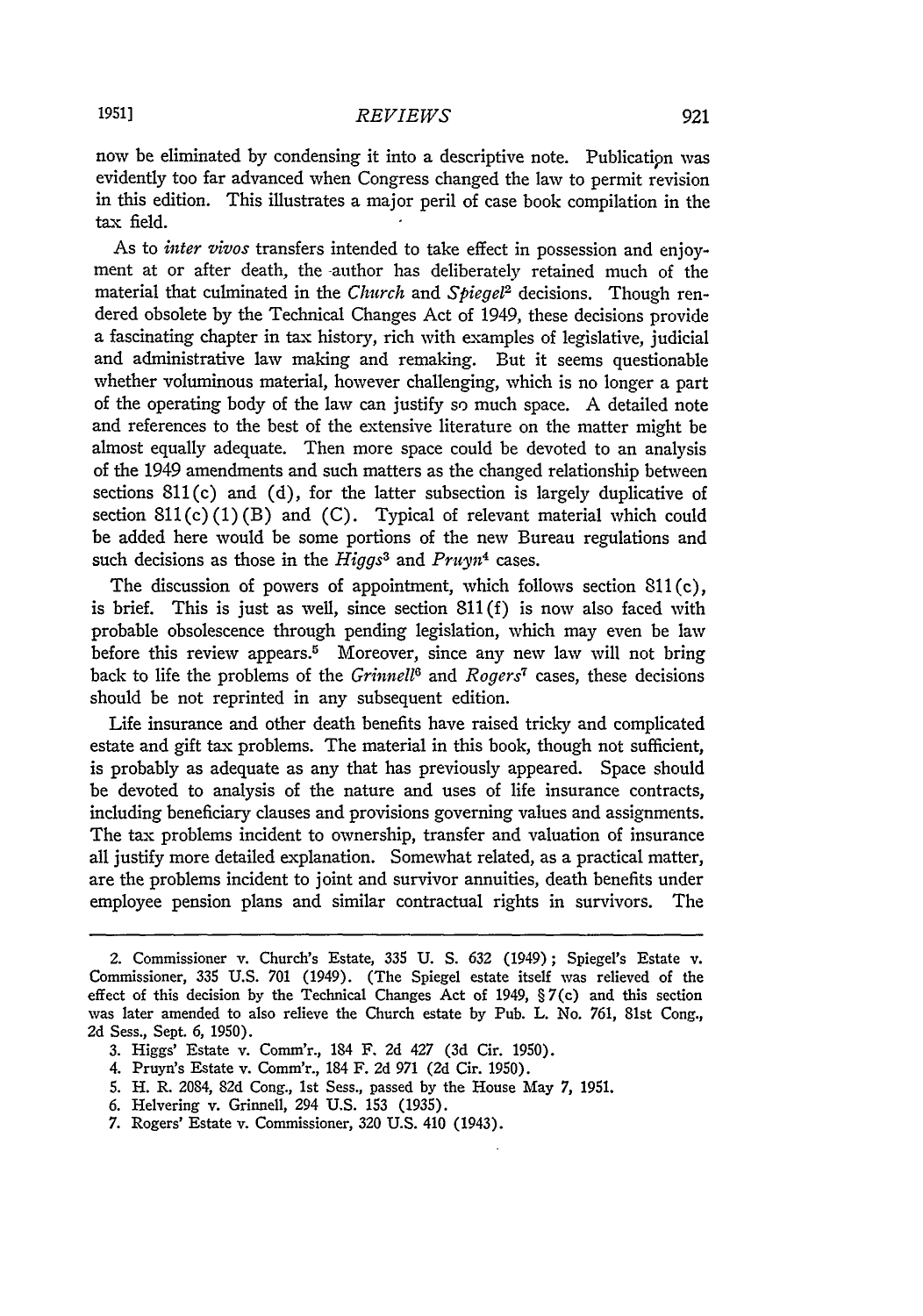whole of this area is of increasing importance and as yet lacks really adequate treatment in a book for law school instruction.

One other matter of content perhaps deserves comment. Estate tax computations can be most complicated, particularly in connection with the credits for gift tax and deductions for property previously taxed. The marital deduction has added further complexities. It would be most helpful to give some examples of how these technical provisions work. For example, sample computations of gift tax credits could serve to clarify their operation and make clear the important matter of how and in what circumstances the credit will provide less than a full offset for the gift tax previously paid. A mere reading of the statutory material will not serve as a substitute for actual computations as a method of showing the purpose, operation and limitations on the relief these deductions and credits provide from double or too frequent taxation of property transfers.

The publication of materials such as these will make a contribution to the further development of law school courses dealing entirely with estate and gift taxes. Fairly frequent revision would seem to be a necessary condition to their continued usefulness. Professor Bittker's book had to face the problems of experimentation inherent in being a pioneer in this field. It has also appeared at a time when the fairly short useful life of any edition has been cut further by an even more than the usual quota of unpredictable legislative obsolescence. It is to be hoped that, having done the first job of organization, Professor Bittker will take up the task of an early revision which will continue and increase the usefulness of the work.

**ADRIAN W. DEWINDT** 

HUGo BLACK. By Charlotte Williams. The Johns Hopkins Press, 1950. Pp. vii, 208. \$3.50.

THIS "examination of the official career" of Justice Hugo Black is offered as "a step toward" an understanding of "movements in the mainstream of juristic thought." I'm not sure what this means, but I presume that some understanding of Justice Black must be involved in it. This book is an exceedingly short step in that direction. It begins with an account of the furor provoked by Black's appointment to the Supreme Court in 1937 and ends with an account of the furor provoked by Justice Jackson's ill-tempered and ill-advised charges against Black in 1946. There is not much in between.

After getting Black seated on the Court, Miss Williams goes back to examine his public career in Alabama, but her research must have been confined to an examination of *Who's Who.* She notes that he was a Birmingham police judge, relates one probably apocryphal tale about his treatment of a usurious

tMember of the New York Bar.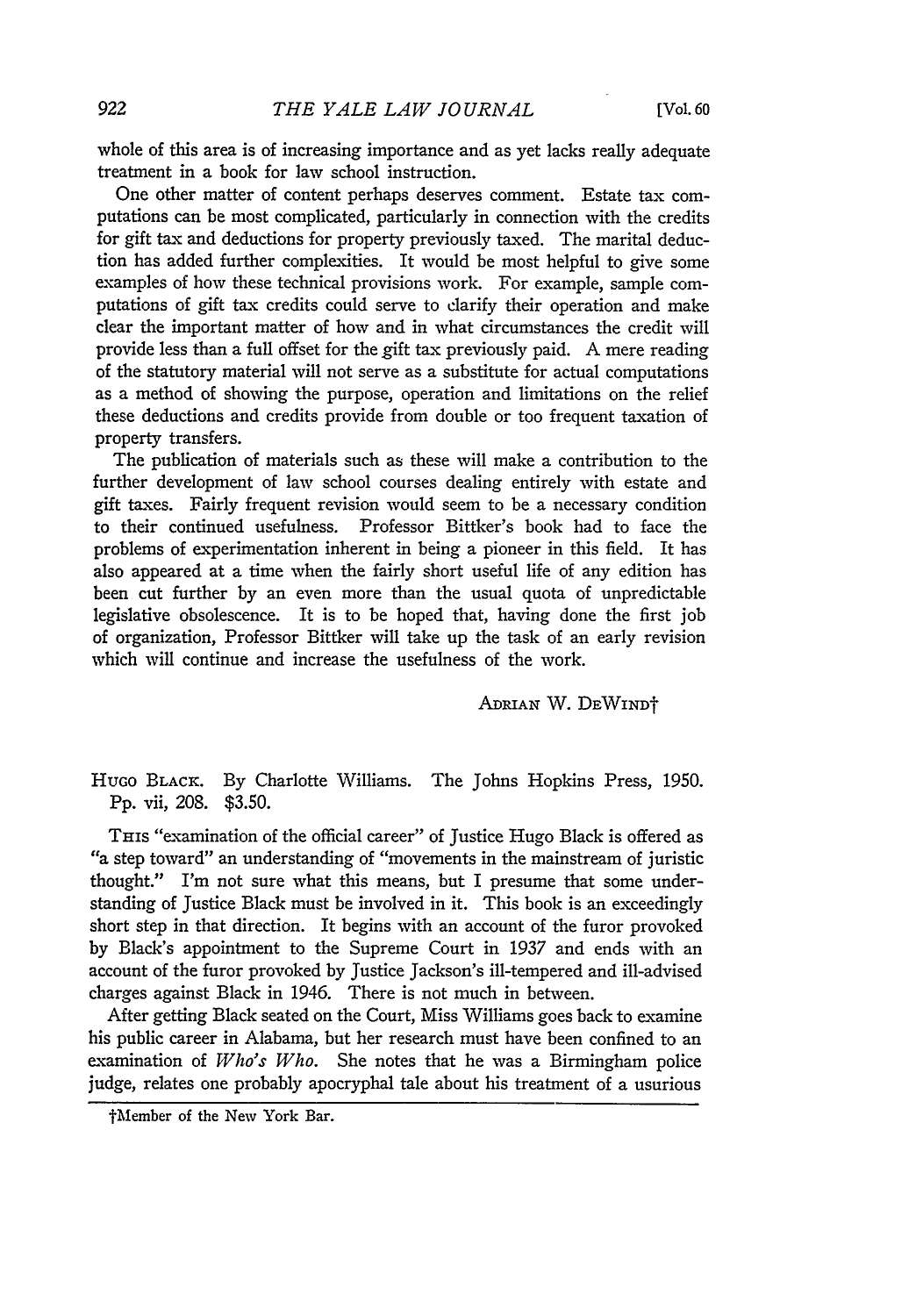## *REVIEWS*

installment seller, philosophizes a bit on the problems of police judges generally, and concludes: "One has only to concede that Hugo Black at the age of twenty-four was a young man of normal humane instincts and common intelligence to be certain that the experience of this period of his life furnished a basis for the framework of his maturer views. He early came to the conclusion that criminals were generally not made **by** some inherent strain of vicious propensity but **by** poverty and its attendant frustrations."

Her treatment of Black's experience as a county prosecuting attorney is even less rewarding: His election to that position is recorded (in the wrong year), it is pointed out that the office "offered an opportunity for experience and rough and tumble trial practice not to be found elsewhere," and then comes another glittering conclusion: "That Black was an apt student in the courses his new law school had to offer was soon apparent and what he learned there has often been evidenced in his later life."

Black then moves on, in Miss Williams' account, to service in the Army, followed **by** an association in private practice with his brother which was so successful that "the firm of Black and Black was concerned in almost every field of litigation and was well known throughout the state" (a particularly remarkable achievement, in view of the fact that Black's only lawyer brother died before Black entered law school), and thence to the United States Senate.

Black's career in the Senate receives more fulsome treatment-to the extent that the *Congressional Record,* records of committee hearings, and occasional newspaper articles provide the details. Since these sources were most ample on Black's chairmanship of the Congressional committees investigating government mail contracts and lobbying, these aspects of his legislative experience are stressed, with consequent neglect of his greatest legislative achievement, the Fair Labor Standards Act. And even here the account is incomplete and discernment is lacking. Thus, Miss William's description of the litigation arising out of Black's use of dragnet subpoenas of Western Union telegrams in the lobbying investigation is limited to two district court cases involving attempts to enjoin compliance with the subpoenas and omits the more important decision of the Court of Appeals of the District of Columbia, holding that it had no jurisdiction to prevent use of the information so acquired.' It seems unlikely that more complete research would have brought greater understanding, however. From her entire study of Black's legislative career, with its emphasis on Black as investigator, Miss Williams is able to learn only that **by** the time her subject went to the Supreme Court he had demonstrated that he was "alert and ambitious **. .** . of pronounced social, political and economic views, positive, uncompromising and self-assured." When she later notes that Justice Black appears less solicitous about the guaranty against unreasonable searches and seizures than about other provisions of the Bill of Rights, her only explanation is that, "Possibly, like the public generally, he

**1951]**

<sup>1.</sup> Hearst v. Black, 87 F. 2d 68 (D. C. Cir., 1936).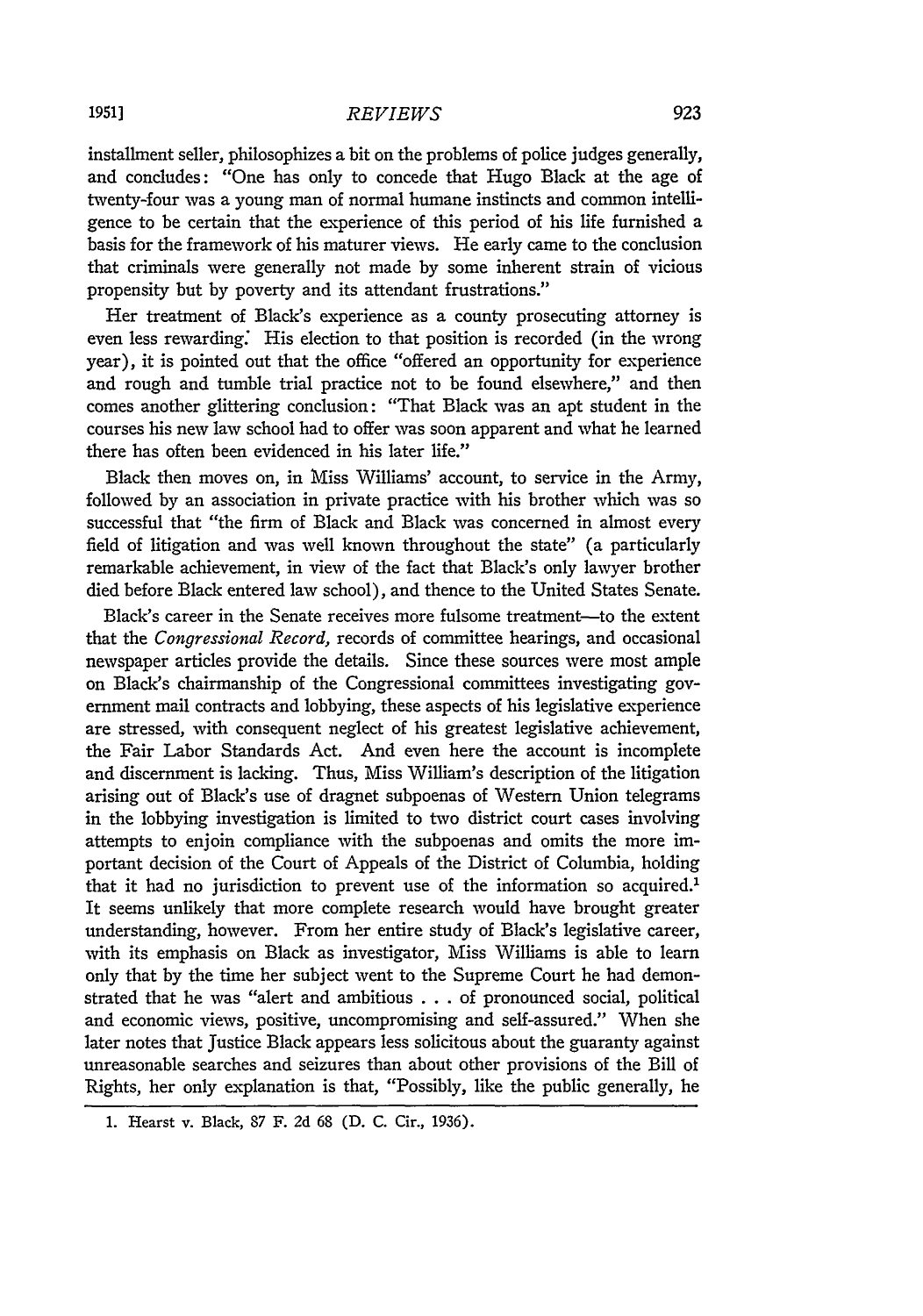is influenced by the fact that almost always when the provisions of the Fourth Amendment are before the court they are being invoked by some flagrant law violator who has been 'caught with the goods'."

Armed with this sort of understanding of Black the man, Miss Williams then proceeds to a similarly unperceptive examination of Black the judge. Thus, from Black's reluctance to find unconstitutionality in state systems of taxation and economic regulation, she concludes that he is a strong "states' rights" man. When she finds him displaying a similar tolerance for federal legislation, she is at pains to justify his departure from "theoretical consistency" by pointing out that his vote, in any case, is usually for the "little man". That Black may read the constitution to restrict judicial interference with any legislative experimentation with the economy occurs to Miss Williams only dimly. His assault on the doctrine of "substantive due process" escapes her entirely.

A similar "inconsistency", similarly explained by Black's devotion to the "little man", is demonstrated by comparing a line of cases in which he voted to uphold administrative rulings with two cases where he voted to reverse the Interstate Commerce Commission, once where it had permitted railroads to charge higher rates out of Chicago on grain shipments that came in by barge than on those which came in by rail,<sup>2</sup> and once where it had granted to a railroad a certificate of convenience and necessity for motor truck operation without the showing-required by the I.C.C. from non-railroad applicants--of inadequacy in the service of existing motor carriers.<sup>3</sup>

The "little man" theory also explains Black's "leaning toward the laborer's side of judicial controversies." When "labor becomes Goliath as in the case of the United Mine Workers<sup>4</sup> or the American Federation of Musicians,<sup>5</sup> Black does not hesitate to espouse the cause of its adversary." No explanation is offered for his votes in favor of the same Goliaths in other cases.<sup>6</sup>

And so it goes until Miss Williams can conclude that, "It is probable that Justice Black belongs to the school of thought which holds that every judge, consciously or unconsciously, writes into his opinions his own economic, social and political ideas."

On the theory that any study of a subject, however superficial, is better than none, this book might have some value if it were the first book about Justice Black. But, though there is nothing here to indicate that Miss Williams is aware of it, her book is not the first. It follows, by nearly two years, John Frank's book on the same subject.7 Perhaps my feeling that Miss

5. United States v. Petrillo, 332 U.S. 1 (1947).

6. United States v. American Federation of Musicians, 318 U.S. 741 (1943) ; United

- Mine Workers v. United States, 338 U.S. 871 (1949).
	- **7.** FRANK, MR. **JUSTIcE BLACK** (1949).

<sup>2.</sup> ICC v. Inland Waterway Corp., 319 U.S. 671 (1943).

**<sup>3.</sup>** ICC v. Parker, 326 U.S. **60** (1945).

<sup>4.</sup> United States v. United Mine Workers, **330** U.S. 258 (1947).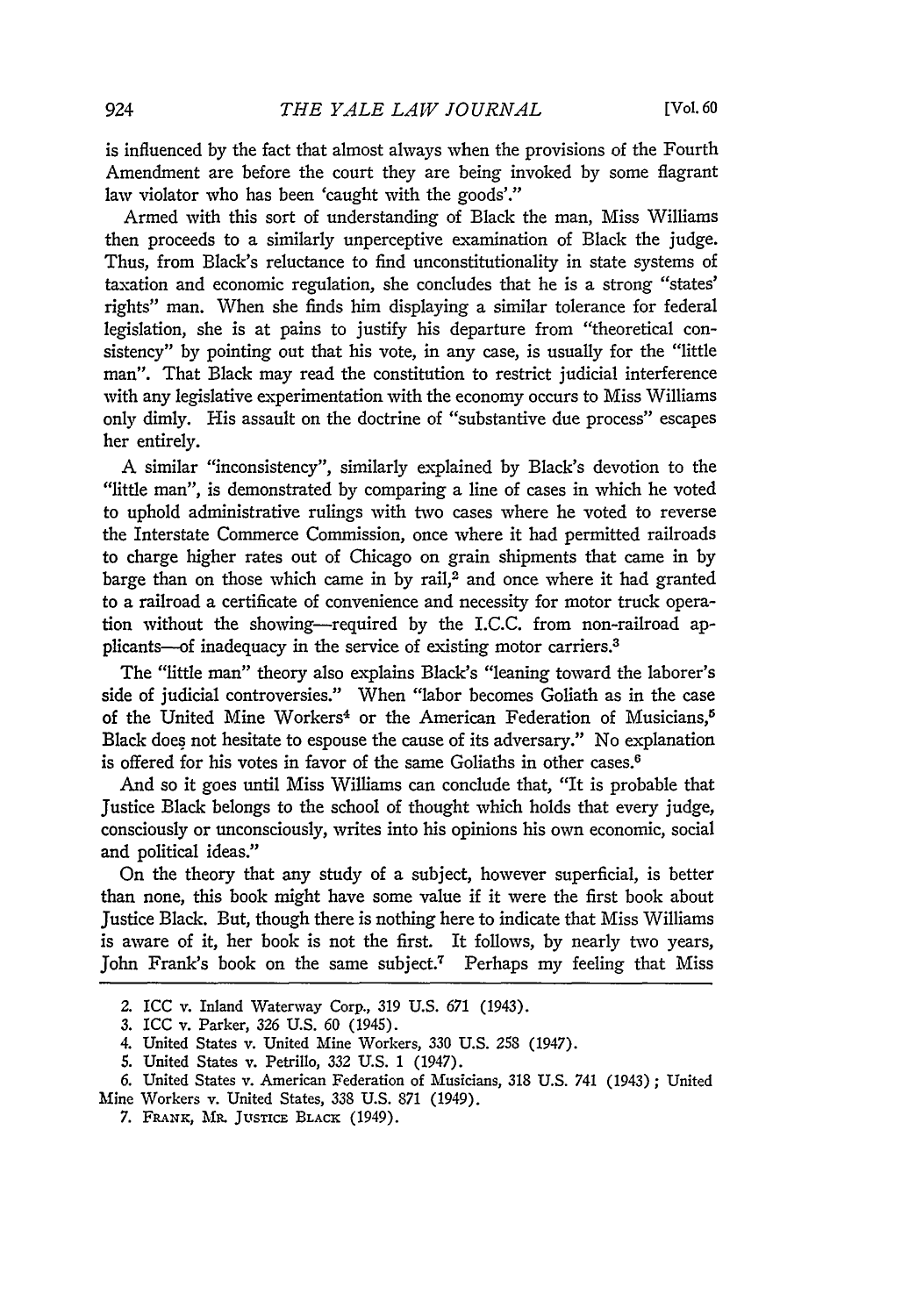Williams has contributed nothing to an understanding of Justice Black which is not better presented in Frank's book may be attributed to the fact that Frank is a friend and colleague of mine. But I am sure that Miss Williams would have better understood her subject if she had read Frank's book before writing her own.

VERN **COUNTRYMAN+**

LAW **AND** SOCIAL ACTION: SELECTED ESSAYS OF ALEXANDER H. PEKELIS. Edited by Milton R. Konvitz: New York: Cornell University Press, 1950. pp. 269. \$3.50.

**THESE** essays reflect, in some measure, the accomplishments of a remarkable refugee lawyer-scholar during the scant five years between his arrival in the United States and his death in 1946. During this period his adaptability to Anglo-American legal traditions was clearly revealed. In 1943, at the end of his first year of study, he was elected Editor-in-Chief of the Columbia Law Review. The following year, the Review established for him the office of Graduate Editor-in-Chief. The publication of his proposal for "A Supreme Court Year Book," his evaluation of "The Supreme Court Today," and his illuminating comparative law studies on "Legal Techniques and Political Ideologies" and "Administrative Discretion and the Rule of Law" proved his creative ability.

Soon afterwards, in his lecture on "A Jurisprudence of Welfare," Pekelis brilliantly challenged the courts to assume more positive responsibility for social progress. Then, in 1945, a happy coincidence afforded Pekelis the opportunity to apply his jurisprudential premises to the day-by-day work of legal counsel. He became consultant to the Commission on Law and Social Action of the American Jewish Congress, which was embarking upon a program to influence legal developments for greater protection of the rights and status of minority groups.1

Characteristically, when asked to articulate a plan of action Pekelis responded with a philosophical essay, "Full Equality in a Free Society." He described and analyzed the situations in which the techniques of social research, community pressure and legal action could be invoked and he articulated the basic justification for their employment to secure for all peoples the objective which gave the title to his essay.

Most of the other essays, were written in the short year and a half which ended with Pekelis' death. Significantly, all of them, more than half of which are excerpts of briefs or legal memoranda, arose out of immediate and longrange problems faced by the Commission on Law and Social Action. From

tAssociate Professor of Law, Yale University Law School.

**<sup>1.</sup>** See Comment, *Private Attorneys-General: Group Action in the Fight for Civil Liberties*, 58 YALE L.J. 574 (1949).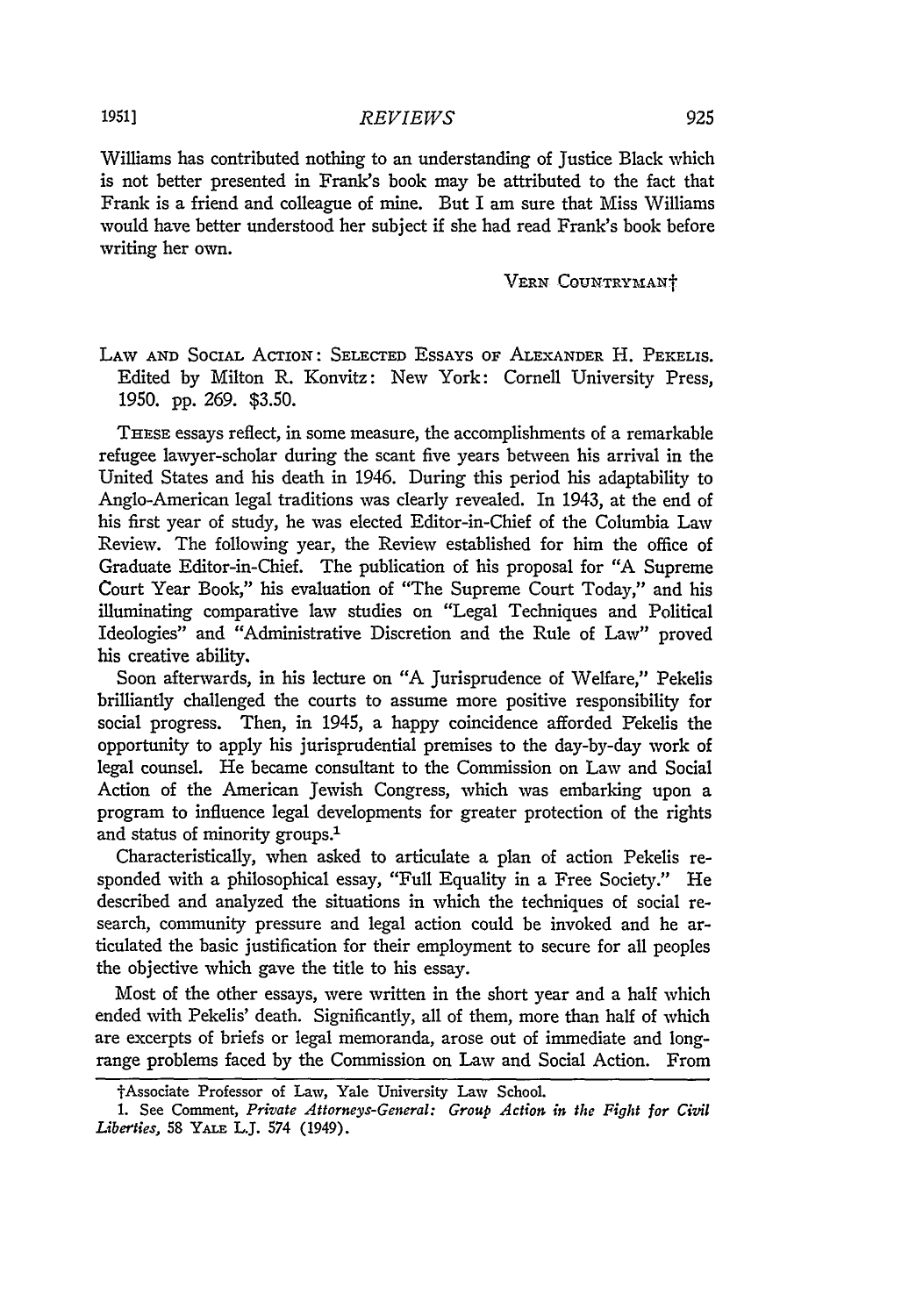them emerges some measure of the man: his passionate concern for justice, his deep faith in the responsiveness of the law to basic social problems, his great facility in choosing and fashioning legal concepts and techniques, and his magnificent ability to strike the heart of a matter illuminating it with the sciences and arts.

Writing on "Private Governments and the Federal Constitution," Pekelis expounded a theme with what then seemed daring but which today-so swift has been the development of public thinking-seems commonplace. To him social power was so concentrated in the hands of corporations, trade unions, colleges, universities, and other "private governments" that they should be compelled to cease discrimination on grounds of race or creed or color. He argued for a broad reach of the Constitution itself. Where evils were deemed beyond the Constitution's positive thrust, he sought the extension of its principles through affirmative legislation.

A classic example of this approach to major social problems is illustrated **by** the recently concluded controversy involving the Stuyvesant Town housing project in New York City. When this project for 8,700 families finally conceded that it was determined to exclude Negroes, suit for an injunction was commenced. The project's land area had been assembled **by** exercising the City's condemnation power and a real estate tax exemption was granted for the more than \$100,000,000 of value added **by** construction. Pekelis argued that the enterprise should be regarded as governmental in character, and hence subject to the Fourteenth Amendment. Lightly regarded when first made and, indeed, rejected by the trial court and **by** a unanimous decision of the intermediate New York court, this argument failed only **by** a four-tothree vote in the Court of Appeals.<sup>2</sup> But, as Pekelis often reminded, law is not always made in the courts. The Stuyvesant Town litigation so completely dramatized the issues that an aroused public opinion secured the enactment of state-wide legislation prohibiting discrimination in future housing projects built with public assistance.<sup>3</sup> Finally this pressure brought about a New York City local law forbidding discrimination in filling vacancies in such housing even though constructed before its enactment.<sup>4</sup>

Another example of Pekelis' pioneering work is his brief challenging the application of the New York Daily News for an FM radio license. While civil libertarians stood mute for fear lest they violate their own principles, Pekelis urged that since a choice must be made among applicants, constitutional guarantees of free speech and free press could not preclude inquiry into the charge that biased and prejudiced news accounts concerning Jews and Negroes demonstrated the applicant's untrustworthiness to disseminate fair and objective radio programs. The Federal Communications Commission upheld this

<sup>2.</sup> Dorsey v. Stuyvesant Town Corp., 299 N.Y. 512, 87 N.E. 2d 541 (1949).

**<sup>3.</sup>** N.Y. **CImVL RIGHTS** LAW § 18-a (Supp. 1950).

<sup>4.</sup> **NEW YORK** CiTy **ADMINISTRATIVE CODE,** tit. **A, §** 384-16.0 as amended March 14, 1951. See also Comment, *Race Discrimination it; Housing, 57* **YALE** L.J. 426 (1948).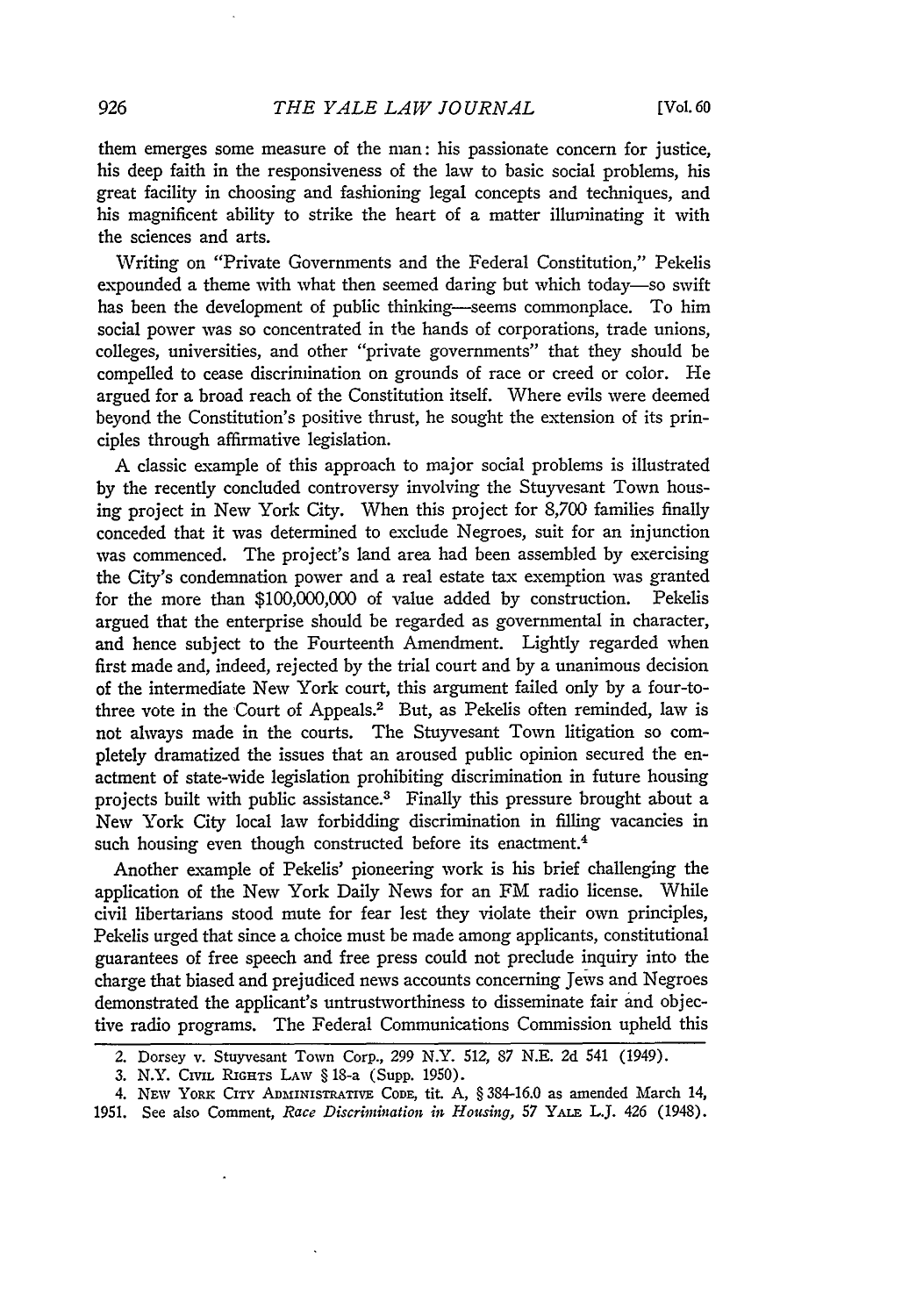contention.<sup>5</sup> Today it has won acceptance by the doughtiest champions of civil liberties.<sup>6</sup>

When California school authorities segregated children of Mexican and Latin American descent, Pekelis, in a brief filed by the American Jewish Congress, argued, that the "equal but separate facilities" doctrine<sup>7</sup> should be repudiated. The Court reversed on the narrower ground that the school district had acted *ultra vires* the state legislation.<sup>8</sup> To the Court Pekelis' brief seemed to raise a daring if not dangerous argument. It unquestionably laid the intellectual basis for challenging compulsory race segregation, whether in schools or transportation, as itself importing and creating inequality. $9 \text{ A}$ portion of the brief is printed under the title "Compulsory Racial Segregation and the Constitution."

Dim prospects of securing a Federal fair employment practices law and of favorable action in some important industrial states combined to discourage proponents of such legislation. As a result Pekelis turned his attention to "The Dormant Power of American Cities" and developed a doctrinal basis for the exercise of municipal police power to prevent discrimination in employment. In the few years since, more than a dozen local laws have been enacted to deal with the problem.<sup>10</sup>

No aspect of the law affecting rights of minorities was beyond Pekelis' concern, and it is amazing upon how many aspects he touched in so short a time. A syndicated column in the New York Daily News seemed likely for a time to lead to a boycott by the Jewish community. Faced by this classical torts problem, Pekelis, in "Group Sanctions against Racism," urged that minorities are entitled to protect themselves by open self-help so long as the law provided no remedy against group-libel. The case for group-libel legislation is trenchantly considered in two essays, "Protection of Civil Liberties" and "Full Equality in a Free Society."

As one who worked beside Pekelis in the last year and a half of his life, it is sometimes difficult for me to separate memories of him during those crowded days from the impressions conveyed by reading these essays. It is therefore impossible for me to estimate whether these few pages will kindle in the stranger the fire they caused to burn when uttered by Pekelis who,

5. FCC Dkt. No. 6175; File No. B1-PH-87, April 8, 1948.

7. Plessy v. Ferguson, 163 U.S. 537 (1896).

9. Cf. McLaurin v. Oklahoma State Regents, 339 U.S. 637 (1950); Sweatt v. Painter, 339 U.S. 629 (1950); Henderson v. United States, 339 U.S. 816 (1950).

10. The following cities have passed ordinances relating to discrimination in employment: Chicago, Cincinnati, Cleveland, Milwaukee, Minneapolis, Philadelphia, Phoenix, Richmond (Cal.), St. Louis, Youngstown. See also Elson and Schanfield, *Local Regulation of Discriminatory Employment Practices,* 56 YALE L.J. 431 (1947).

<sup>6.</sup> See Comment, *'Radio Program Controls: A Network of Inadequacy*, 57 YALE L.J. 275 (1947).

<sup>8.</sup> Westminster School Dist. of Orange County v. Mendez, 161 F. 2d 774 (9th Cir. 1947).